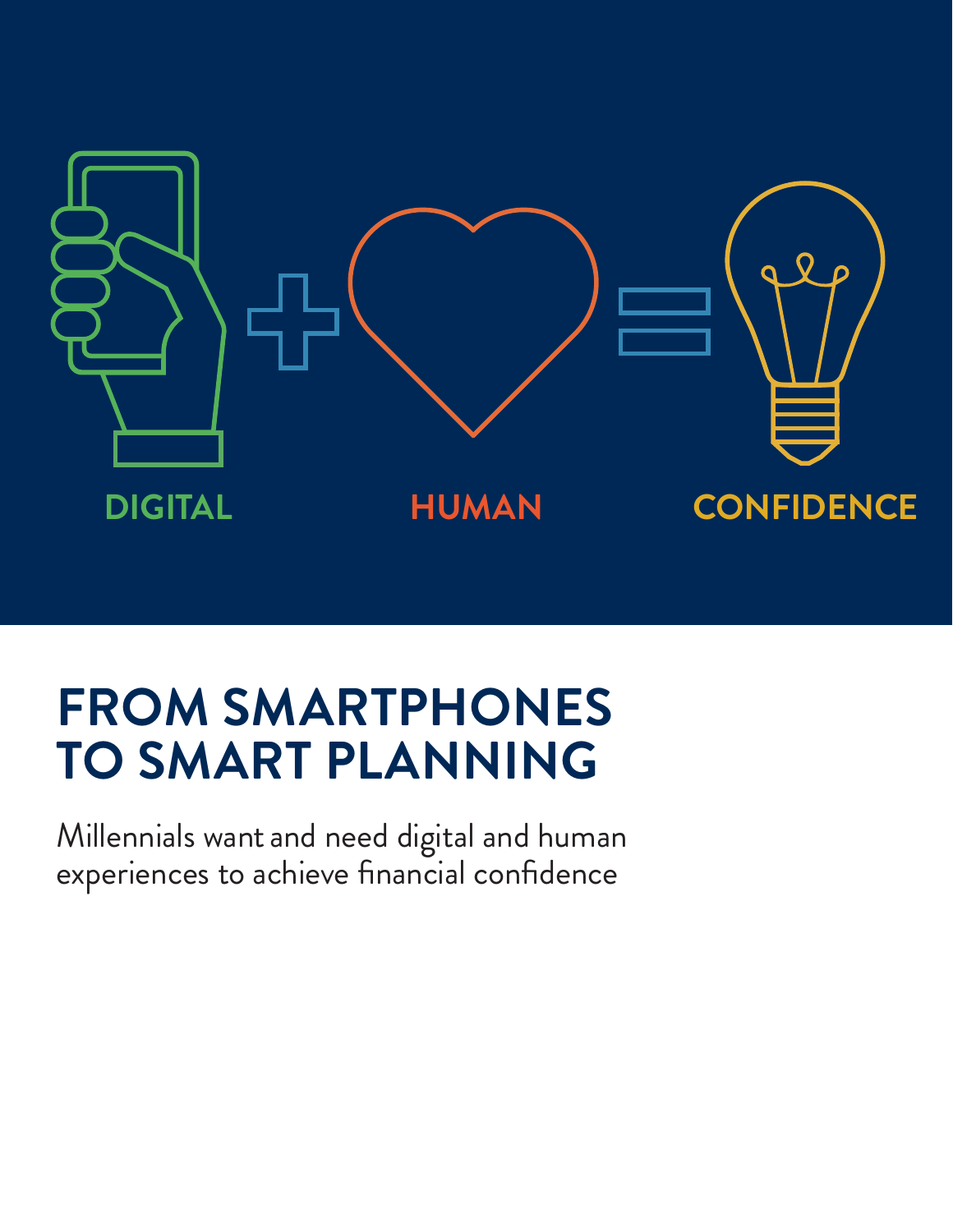## **MILLENNIALS AND MONEY**

Understanding What Drives Financial Confidence

Millennials (born 1981-1997) are the future and are a more nuanced generation than their pop culture stereotype.

This diverse, educated and tech-savvy generation is already well-entrenched in the workplace and on its way to careers, relationships, child-rearing, home ownership and financial responsibility. Has the digital age really changed those fundamentals? And, how do they differ from previous generations with regards to financial planning, advice, priorities, and dreams?

### **TABLE OF CONTENTS**

| Understanding the Drivers of Financial Confidence Page 6 |  |
|----------------------------------------------------------|--|
|                                                          |  |
| Contributors to The Millennial Mindset  Page 10          |  |
| The 4 P's of Driving Financial                           |  |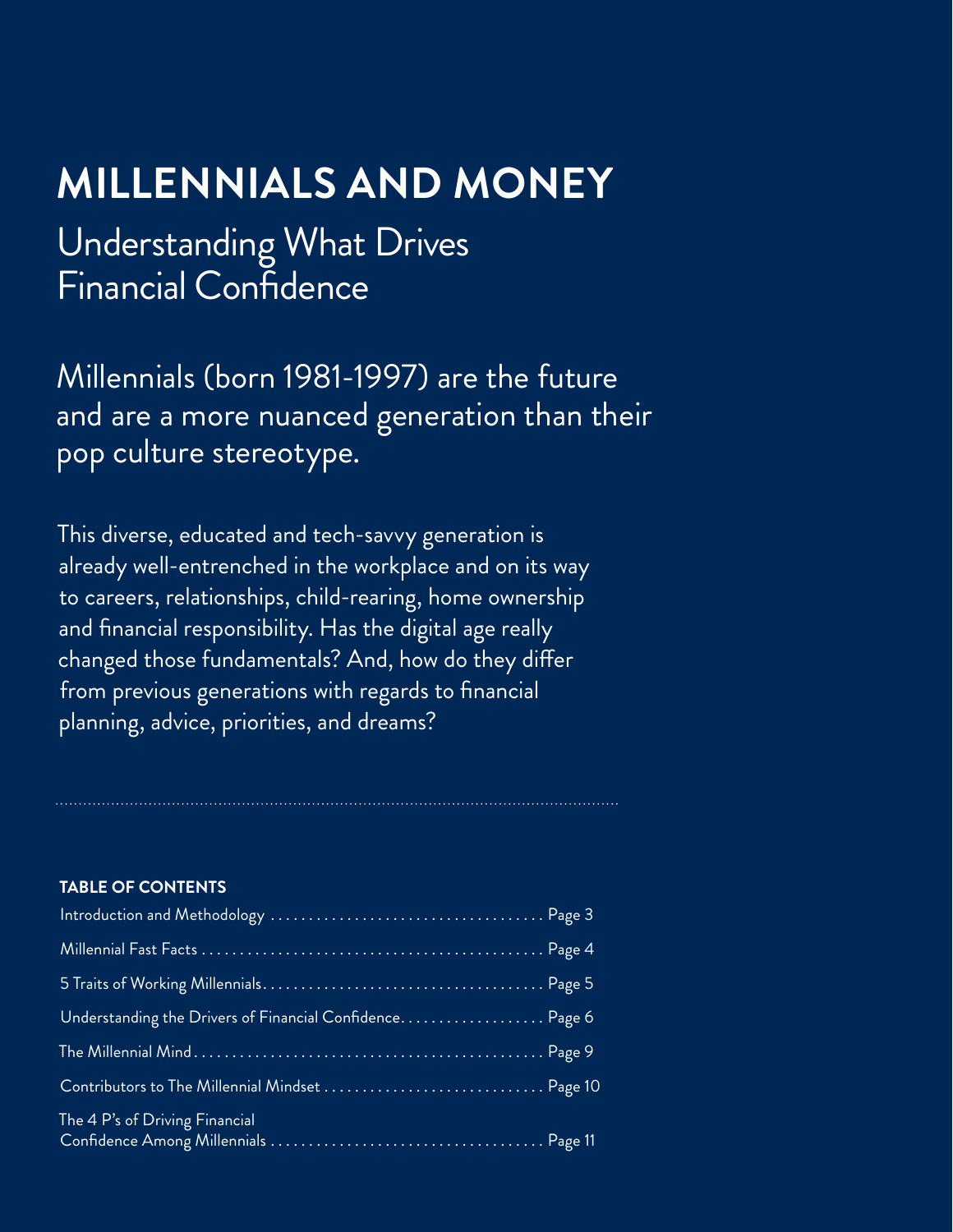## **THE MILLENNIAL MINDSET:**

Millennials are set apart by the technology that shapes our lives. But equally, they are drawn back to enduring and familiar truths that organize our financial priorities. Our research uncovered that to most effectively achieve financial success and confidence, the planning process for millennials requires a balance between digital and human experience; welcoming of parents into the financial planning process; and choosing the right professional strategic relationship in accordance with their values and passions.



This study illustrates how different from other generations — and how similar working millennials really are. Far from homogeneous, millennials also divide starkly into four distinctive attitudinal clusters.

# **METHODOLOGY**

Conducted in February 2018, this research is based on online interviews with 3,061 Americans with household incomes of \$50,000 or more, ages 21 to 72, working full or part-time and never retired. Results are weighted to U.S. Census Bureau parameters for such adults.

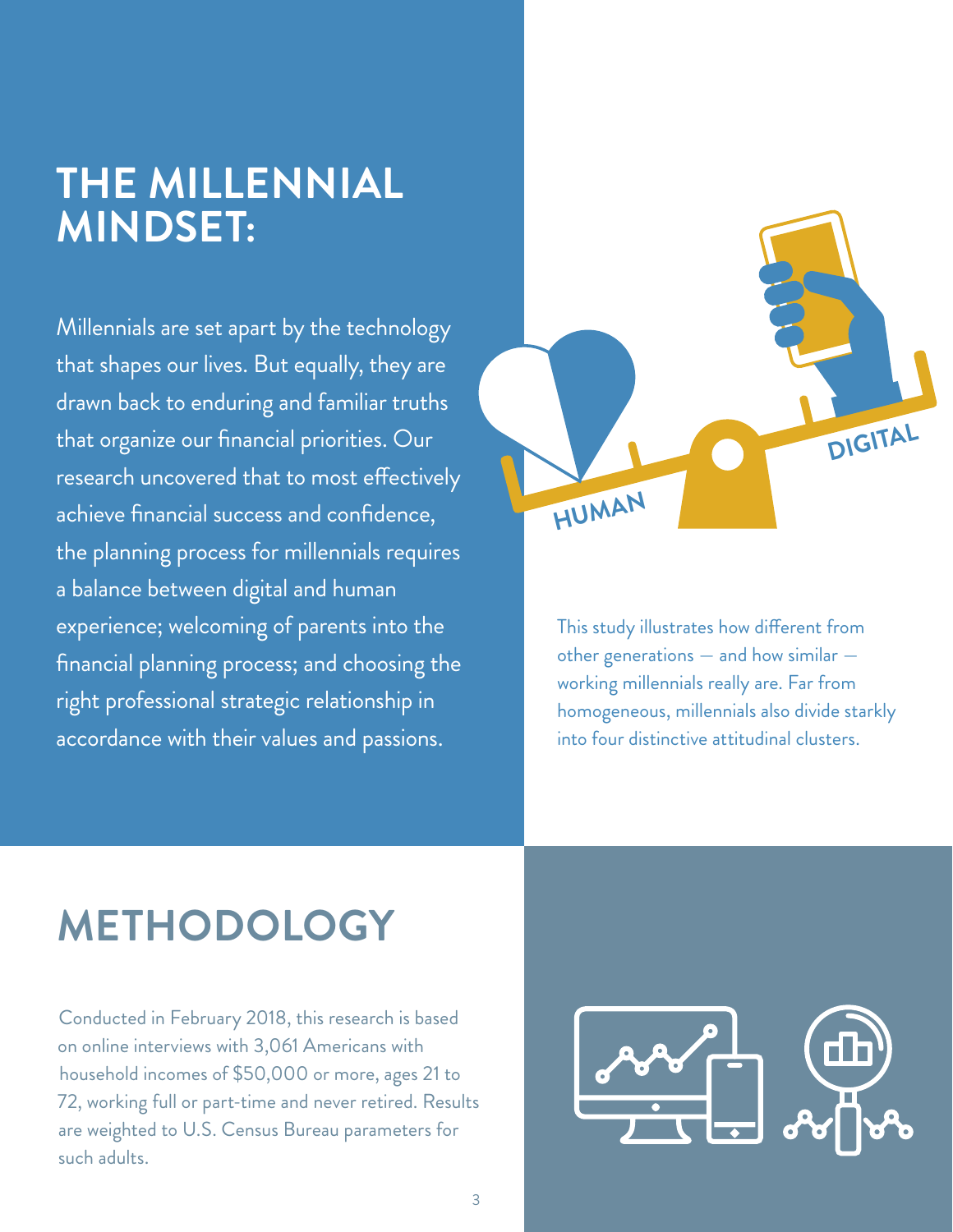# **MILLENNIAL FAST FACTS**



**AVERAGE AGE = 30 ARE MEN ARE MEN ARE MARRIED** 













**HAVE A FOUR-YEAR COLLEGE DEGREE OR MORE** 



**AGREE THEY FEEL COMFORTABLE FINANCIALLY**



**AGREE THEY ARE SATISFIED WITH LIFE OVERALL**

. . . . . . . . . . . . . . . . . . .

**73% PRACTICE FINANCIAL PLANNING, MEANING...**



USE ONLY ONLINE TOOLS USE









For all millennials with household incomes of \$50,000 or more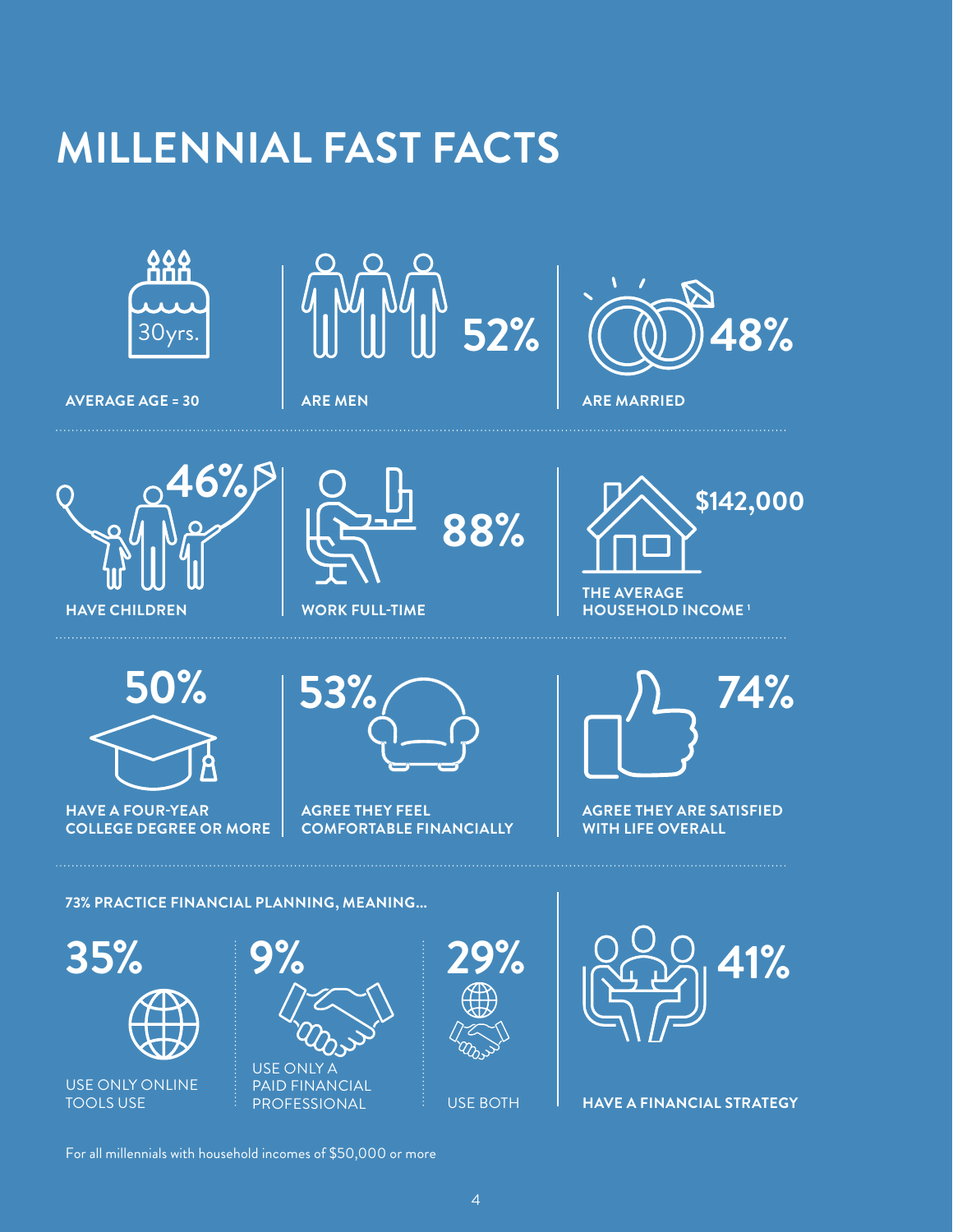# **5 TRAITS OF WORKING MILLENNIALS**

While millennials share similar hopes, dreams and priorities of previous generations, they do place outsized, unique importance on certain issues.

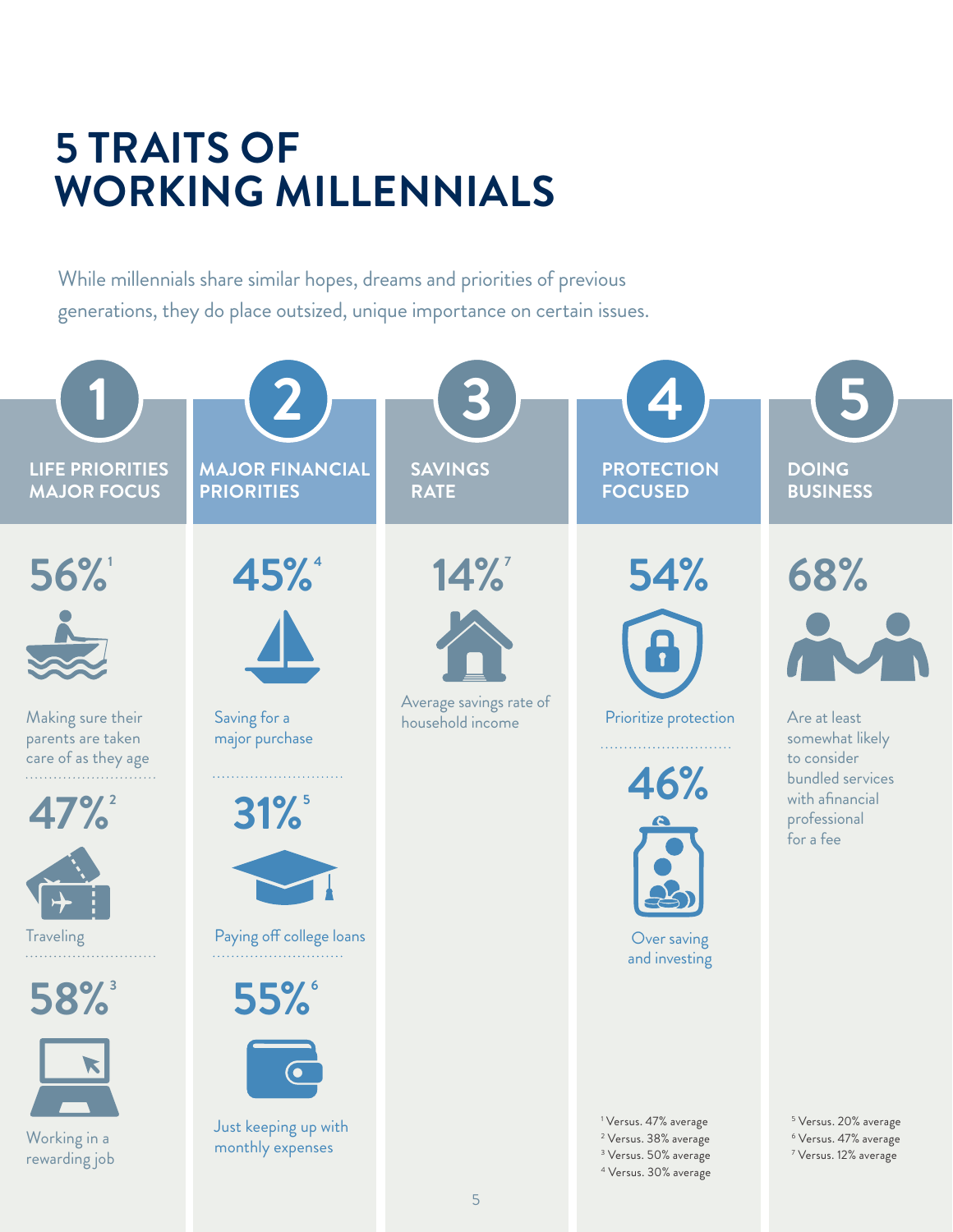## **UNDERSTANDING THE DRIVERS OF FINANCIAL CONFIDENCE**

Millennial Mindset: What the Research Revealed

### **1. MILLENNIALS ARE NOT DIGITAL ZOMBIES; THEY'RE LOOKING FOR LOCAL, COMMUNITY-BASED HUMAN EXPERIENCES.**

Millennials have grown up with technology as an integral part of carrying out their day-to-day lives. So when it comes to finding, receiving, and acting on financial advice, is it all digital, all the time? Quite the contrary.

Yes, millennials value tech-driven solutions and dashboards in their financial strategies but they also want the face-to-face experience. What's more, texting and social media trail far behind as preferred methods for advice.

As for education? Technology, namely social media, facilitates learning and researching products and services; it does not replace an in-person learning environment.

### **GET LOCAL**

What sets a financial professional apart in the eyes of a millennial? Trustworthiness, knowledge, experience, listening skills, and understanding the millennial's financial position are important traits; millennials attach disproportionate importance to several external factors such as: an attractive office setting, community event involvement, philanthropy, having successful clients, and local connection.

### **TRAITS WANTED**

Millennials working with a financial professional (38% of all millennials) attach disproportionate importance to having an financial professional with...







### **WHEN IT COMES TO FINANCIAL ADVICE, IS OLDER REALLY WISER? MILLENNIALS THINK SO.**

6 More than four millennials in 10 (41%) say their ideal representative would be considerably older while about a third (32%) say it doesn't matter. A similar pattern holds among the unadvised, with four in 10 millennials saying the age of a representative doesn't matter and 39% focusing on a representative who is considerably older**.**

#### **BEST WAYS FOR A FINANCIAL PROFESSIONAL TO STAY IN TOUCH WITH MILLENNIALS:**



TEXTING

# 55%

EMAIL

More than half of millennials that work with a financial professional think that having their parents join them in a meeting is a great idea.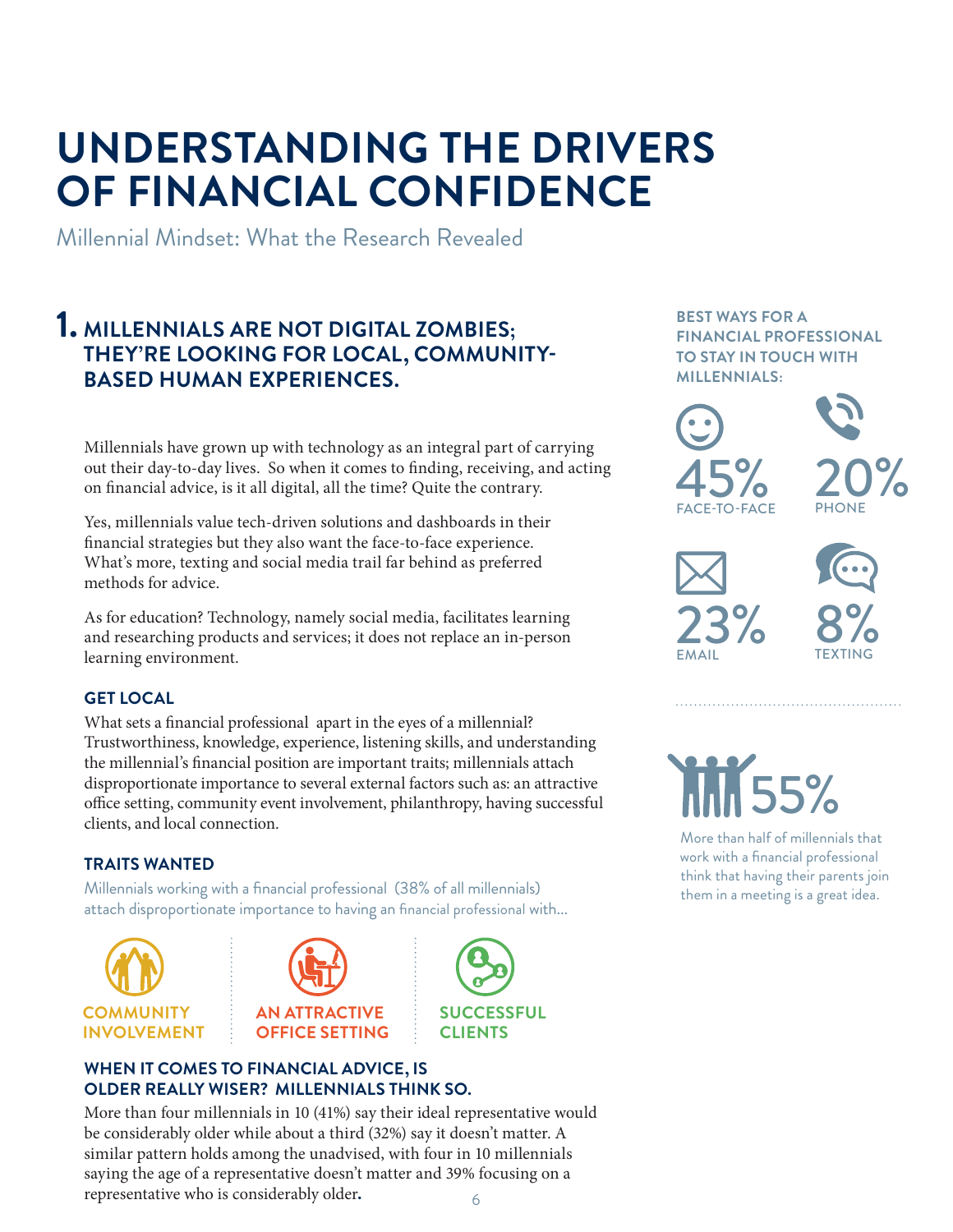### **2. A GENERATION RECEPTIVE TO ADVICE**

Driven primarily by their high use of online tools, millennials are somewhat likelier than other generations to do financial planning (73% of millennials vs. 69% and Gen Xers and 66% of Boomers). And while any financial strategy is better than none, those millennials that have created a financial strategy with a financial professional are more confident that they are on track to achieve their financial goals.

## 1 IN 3 LOOKING TO<br>WORK WITH A FINANCIAL (1941%) PROFESSIONAL IN THE **EXT 12 MONTHS**

Is success contagious? Of those not currently using a financial professional, millennials are the likeliest generation to begin doing so.

Having a detailed financial strategy and knowing more about financial products & services is as important as a bonus at work to contributing to improving confidence (at least somewhat). By generous margins, millennials give financial professionals the benefit of the doubt when it comes to doing the right thing for their clients. Understanding overall financial position and experience are key for millennials.

Overall, millennials see financial professionals as a source of sound financial advice in helping them achieve their short- and long-term financial objectives.

### **OUTLOOK ON FINANCIAL PROFESSIONAL IS POSITIVE**

Millennials generally give financial professionals the benefit of the doubt on major issues although sizable minorities harbor concerns.



By **64% to 36%**, millennials say financial professionals take the big view in helping their clients versus just trying to move product out the door



By **70% to 30%,**  millennials assert that financial professionals take the longer view of market cycles instead of just chasing shortterm performance



But millennials only narrowly perceive financial professionals as always acting in the client's interest **(54%)** versus their own **(46%)**



41% of millennials who created a financial strategy with a financial professional feel very comfortable that they are on track to meet their financial objectives vs. 22% of millennials that feel on track to meet their financial goals who did not create a plan with a financial professional

# **EEP** 36%

The likelihood of engaging a financial professional over the next 12 months: versus 28% for Gen Xers and only 16% for Boomers



Millennials are likelier than all generations to say they would attend "an educational seminar on a topic of interest to you" offered by a "reputable local financial professional."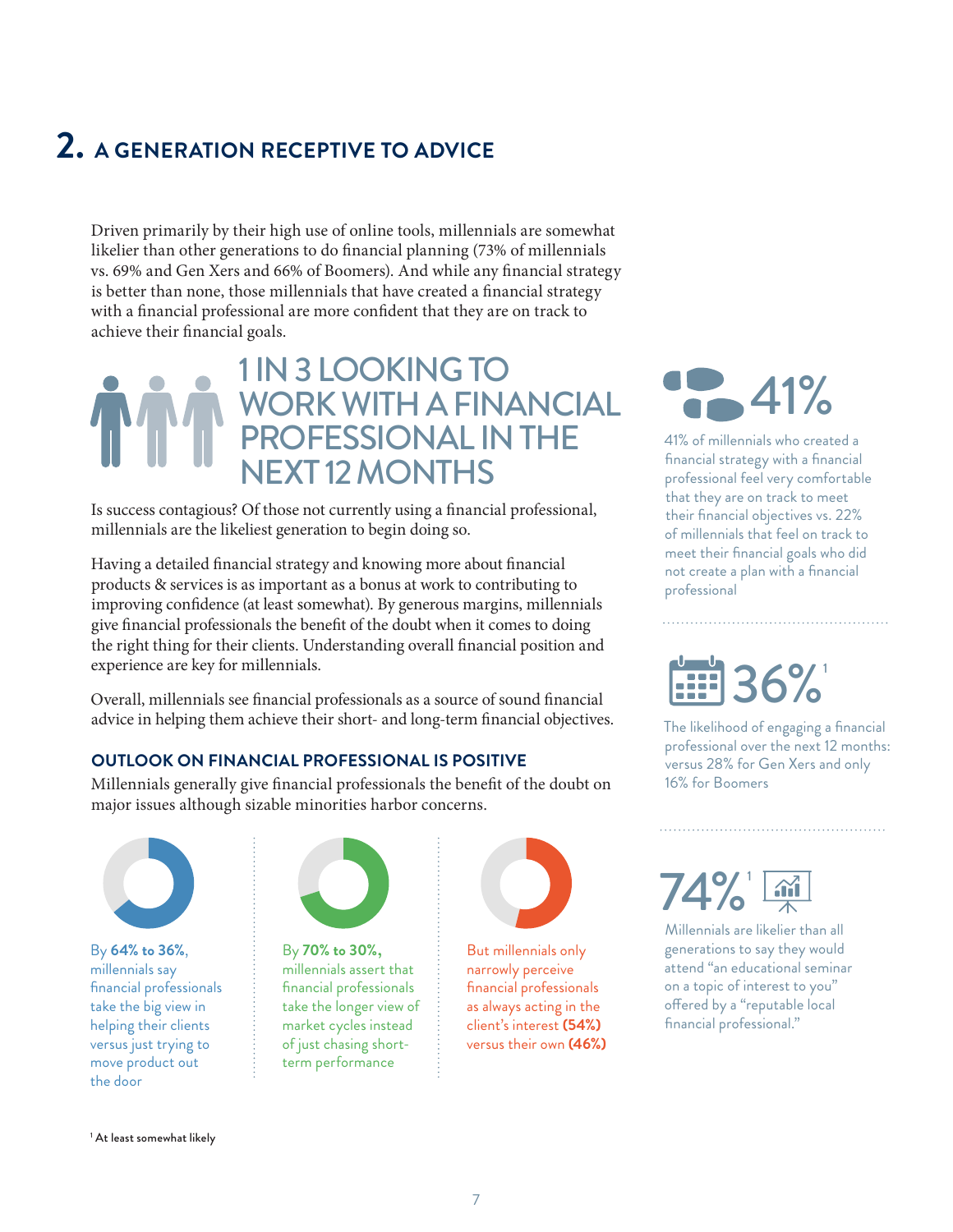### **3. MILLENNIAL ENTREPRENEURIAL SPIRIT DRIVES FINANCIAL CONFIDENCE**

In our search to understand what drives financial confidence among millennials, one group stands out: business owners. Millennials are not only business owners at higher rates than other generations, but millennial business owners are doing well by most standards.



Millennial business owners are slightly more likely than all business owners to use a professional professional (60% versus 57%) and are much more likely to do so than all millennials (38%).



They are the likeliest generation of business owners to have a financial strategy (67% versus 50% for older business owners) and are higher as well than all millennials (41%)



Millennial business owners are likelier than all millennials to consider themselves comfortably on track to meet their financial goals (82% versus 68%) but are also likelier than older business owners to view their financial future confidently (82% versus 76%)

There is also room for improvement in their financial strategy, which are thin in some critical areas compared to those of older business owners, especially when it comes to having clearly stated financial objectives and an expression of risk tolerance.



### **53% vs. 55%**

They are about as likely as all millennials to consider "just keeping up with monthly expenses" a major financial priority



**53% vs. 41%** vastly more concerned about monthly expenses than older business owners

**48%** are slightly more concerned than all millennials and much more concerned than older business owners with paying off credit card debt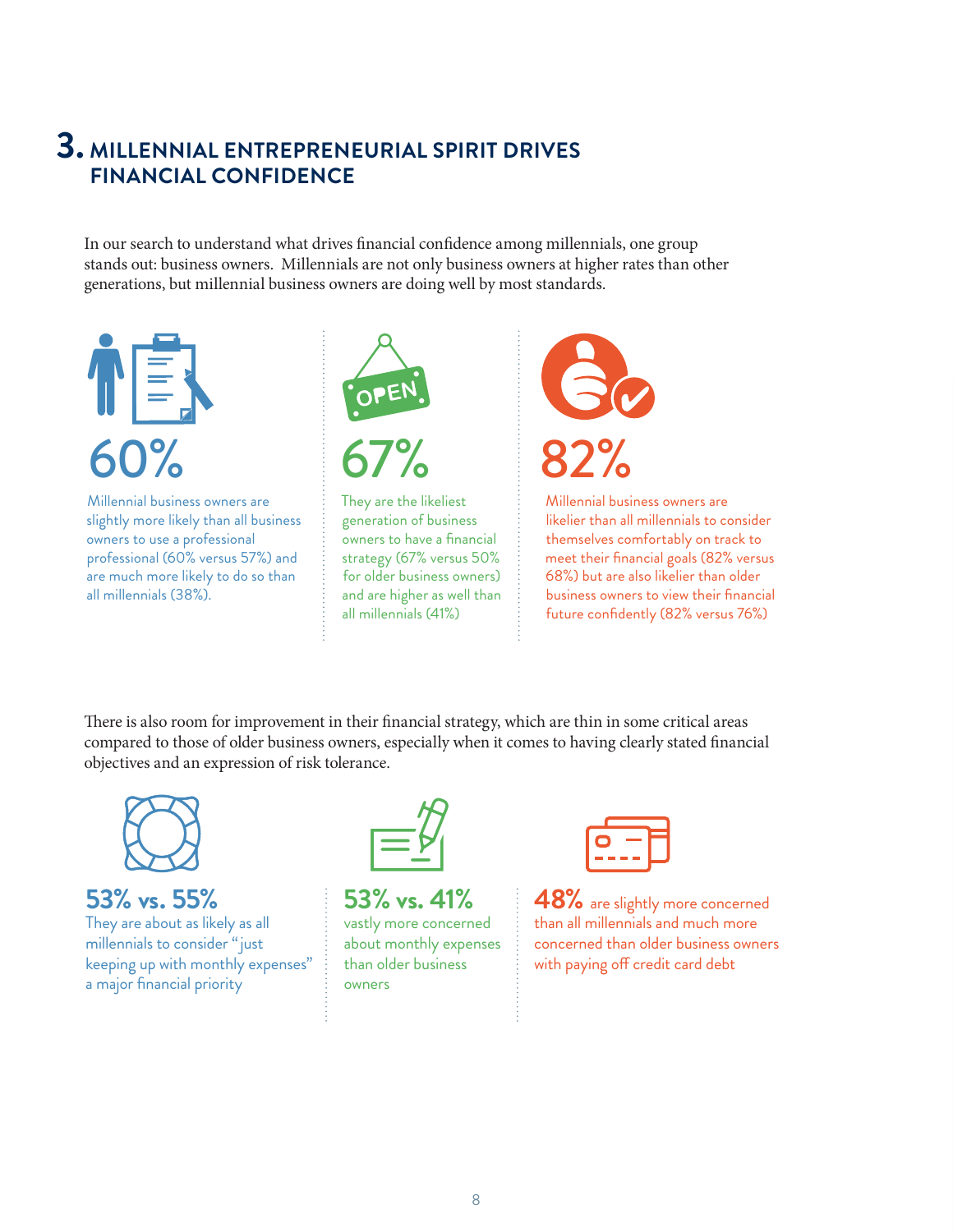# **THE MILLENNIAL MIND:**

Attitudinal Contours in the Financial Landscape

Not all millennials are created equal. In fact, this is a generation that has been raised to celebrate their individualism and embrace their unique contributions to our world. And this independent spirit shows up in the four distinct segments that sprung up in our research.



### **CLASSIC COMFORTABLES CLIFF CLINGERS**

**29%** Are Classic Comfortables



I

**45%**

Work with a Financial Professional 



Predominantly male 



Average educational attainment: 





Homeowners



Earn average incomes and see themselves on track to achieve their financial goals 



Choose protection over investing by 64% to 36%

**43%**

Have a strong financial strategy 



Are unadvised



**29%** Are Cliff Clingers



**13%** Work with a Financial Professional 



Predominantly female 



Lower educational attainment 



Less likely to be married or have children



Conspicuously low incomes and savings



Much less likely to own a home and by more than two to one are not comfortable that they are on track financially



Choose protection over investing by 65% to 35%.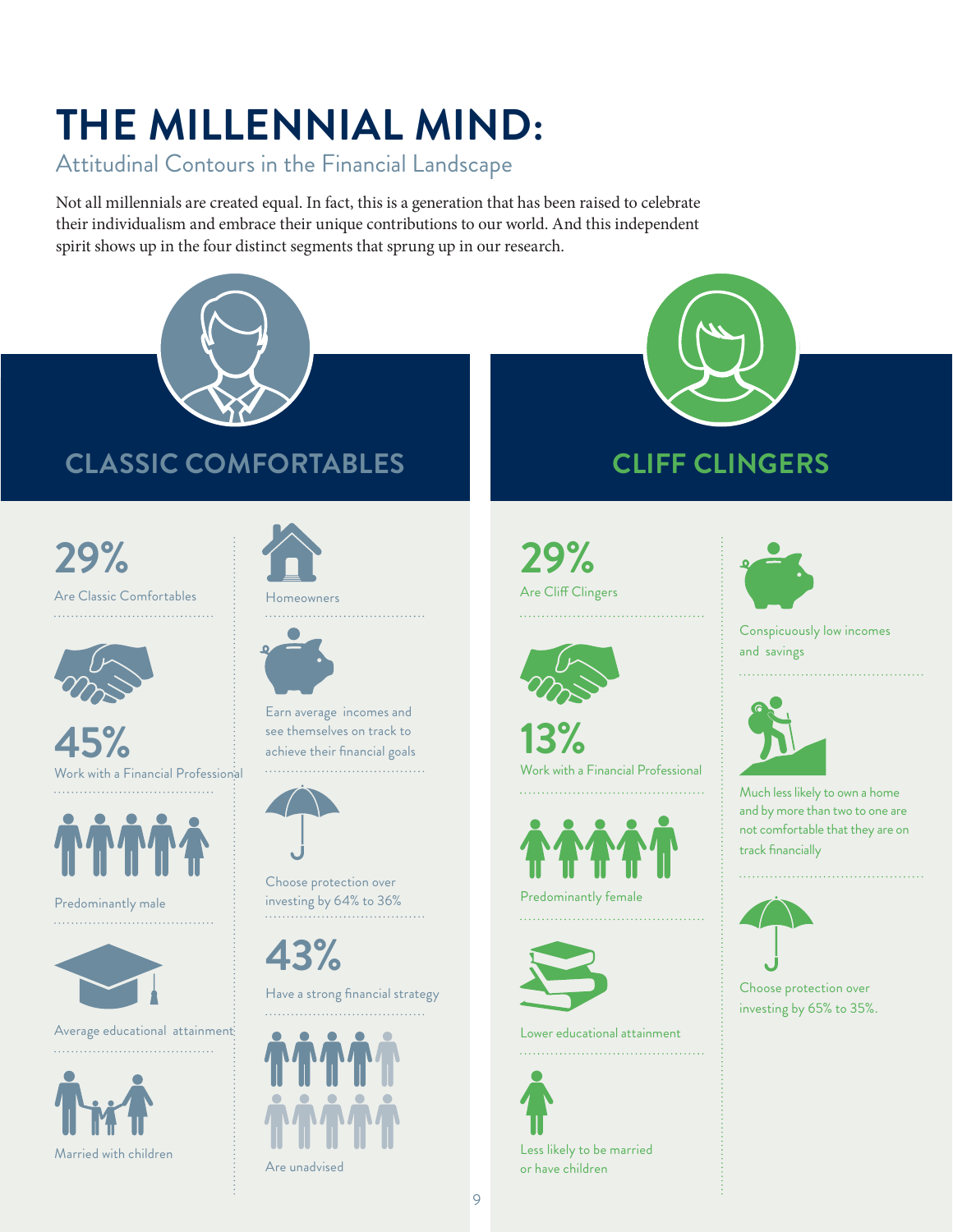# **THE MILLENNIAL MIND:**

Attitudinal Contours in the Financial Landscape *(continued)*





**ENTREPRENEURS**

**32%** Outer-directed Entrepreneurs



**56%** Work with an Financial Porfessional



Overwhelmingly male (69%)



High educational attainment



Are unadvised



Married with children. Have the highest incomes



Highest savings and levels of home and business ownership of all millennials and see themselves on track financially by 87% to 14%



Choose investing over protection by 55% to 45%. Outer-directed Entrepreneurs have the highest mean household savings rate at 17%

**70%**  have financial strategies, they are thin on critical dimensions like clearly stated objectives, life insurance and retirement income planning

**10%** 

Are Untethered Achievers 



**28%** Work with an Financial Professional



Predominantly female



High educational attainment



Stand out for their high reliance on online tools



Much less likely to be married or have children



Earn average incomes. Below average on savings and home ownership



See themselves on track financially by almost 3:1.



Choose investing over protection by an overwhelming 73% to 27%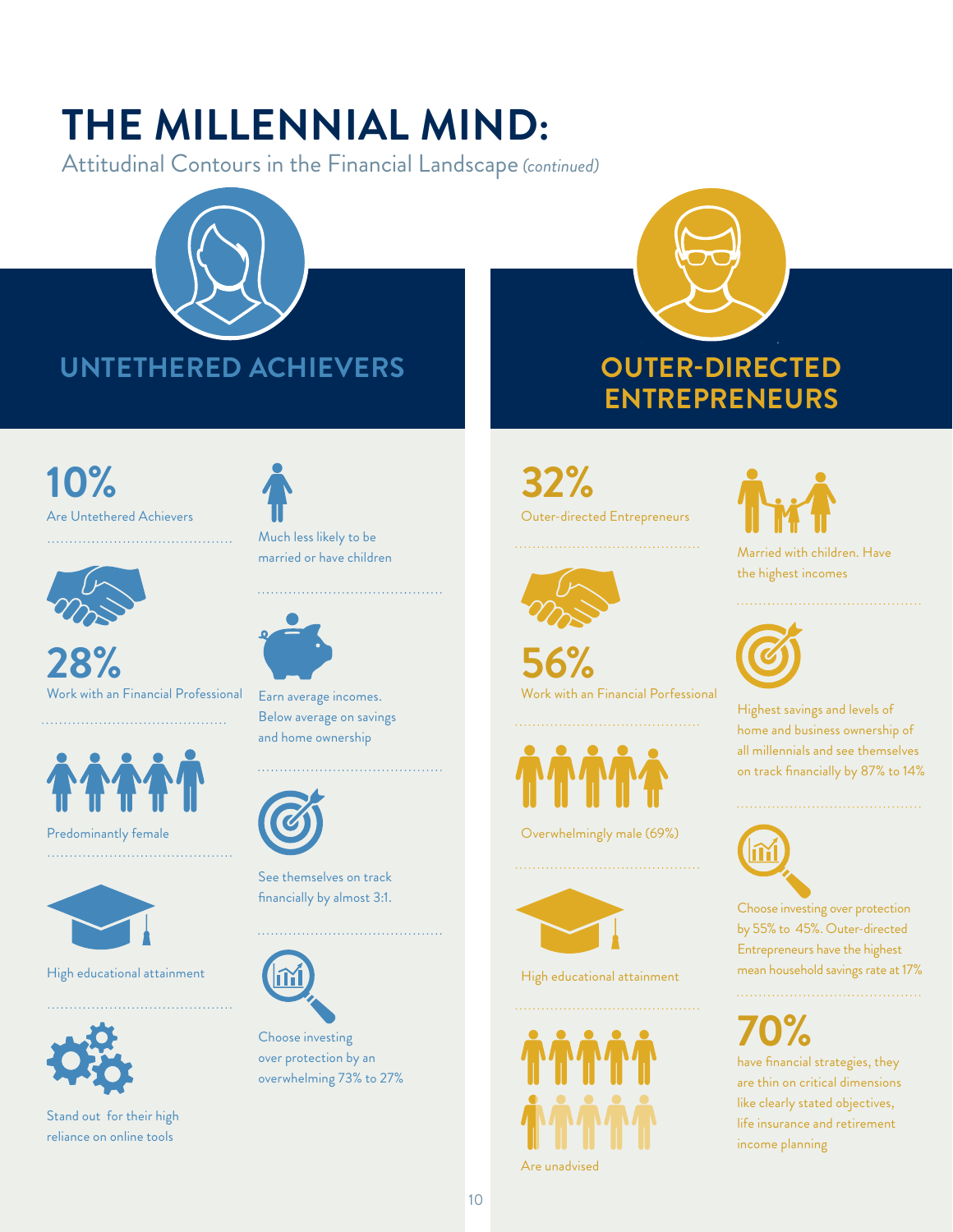## **CONCLUSION: THE 4P'S OF HELPING MILLENNIALS ACHIEVE FINANCIAL CONFIDENCE**

So, what differentiates this generation in how they go about achieving financial confidence? The differences lie in the four P's: priorities, planning, parents and passion.

Parents play a more significant role in planning than for any other generation, and it's a two-way street. The desire to include Mom and Dad in their own planning process, the added validity of a recommended financial professional, and ensuring that a plan includes how to take care of aging parents means that not including them in the financial planning conversation could be a major miss and derail the ability to achieve confidence.

Millennials want to see their own values mirrored in a professional partnership. This means choosing a professional partnership will be highly influenced by community involvement, philanthropic causes and by building a sense of community within and beyond their office culture.

It's all about balancing the digital with analog, code for human. It's important to provide the personal connection along with access to on-demand planning tools and financial information.

Acknowledging that this generation is more focused on short-term financial goals and highly motivated by external life priorities as compared to GenXers and Boomers keeps the front door to helping millennials to achieve financial confidence open. Even if that means helping them plan their next vacation on budget.

**2.** 

**1. PARENTS**

**PASSION**

**3. PLANNING**

**4. PRIORITIES**